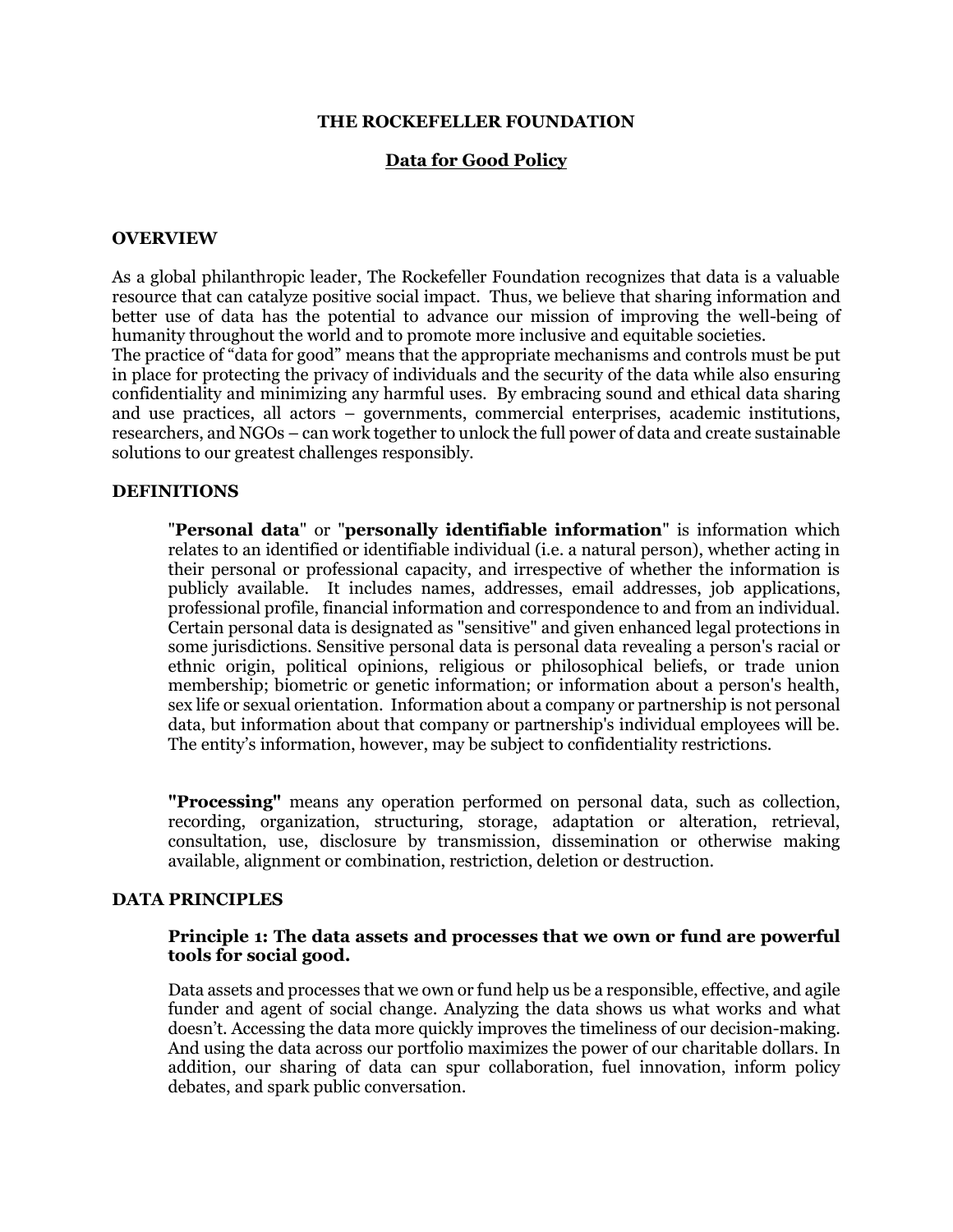# **Principle 2: We are responsible stewards of the data we own or fund.**

With great data comes great responsibility. When funding, collecting, and storing data outputs, we commit to put the interests of the people we serve first. Toward this end:

- We will not fund data that we do not intend to use productively and that will not promote the values of the Foundation.
- We set and maintain high data control and security standards for the Foundation and expect the same from our grantees and partners.
- We will limit the amount of data collected, used, stored and shared to what is absolutely necessary.
- We will use data only for the purposes agreed to and in according with these principles, and not in any other way. In particular, data should not be used to institutionalize unfair biases like racism or sexism.
- We require that personal data from individuals be obtained and shared with informed consent and in compliance with all applicable laws and expect the same from our grantees and partners.

# **Principle 3: We Respect Privacy**

Where research and data collaborations require the use of personal, sensitive or personally identifiable data, we will ensure that privacy by design methodologies are employed to protect the data of individuals in all stages of a data collaboration, study, research project or analysis. The Foundation and our partners our grantees should always have a clear purpose for any personal data before it is collected and reflect a specific business need for the Foundation in furtherance of its charitable mission.

If the personal data will be used for a new purpose or shared with a new third party, we should consider whether it is compatible with the original purpose, and whether it would be within the reasonable expectations of the individual or requires additional consent.

To ensure we respect privacy:

- We comply with relevant data privacy and protection laws, and we require that our grantees and partners do the same.
- We recognize and respect the rights of the individual at the center of all data practices in order to protect the privacy and prevent identification of any individual during the research and analysis processes, and we expect our grantees and partners to do the same.
- In all research and data collaborations, we require that all personal data must be anonymized and/or aggregated before it is shared.
- We endeavor to assess and understand the potential impacts of the data collaboration on people's privacy and human rights and identify and implement controls to minimize any potential negative impacts.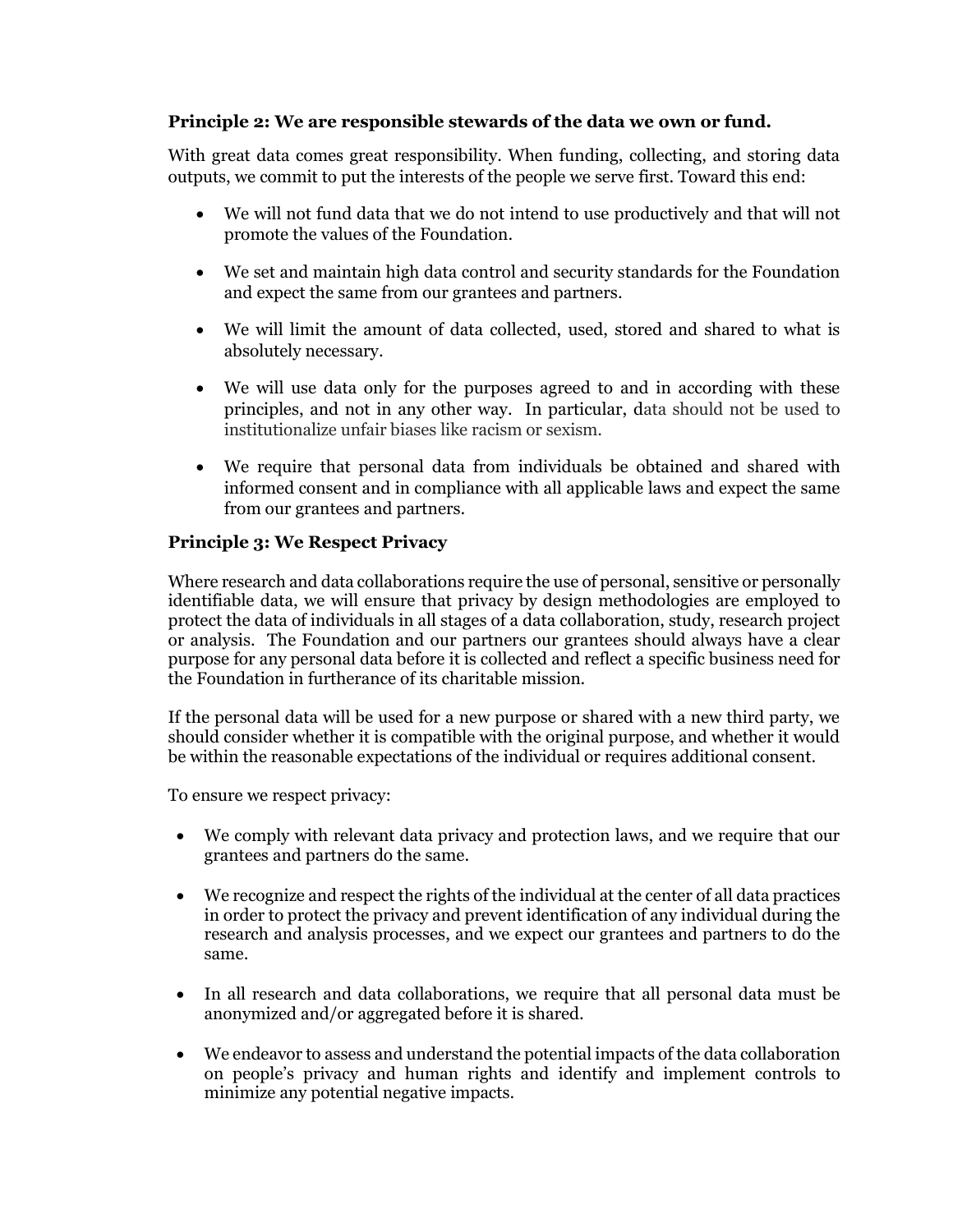• We expect our grantees and partners that are data recipients to commit not to reidentify anonymized data and carefully review data combinations to ensure data does not become re-identifiable upon combination and additional use.

# **Principle 4: Governance**

Every research study or data collaboration supported by the Foundation that involves human subjects must follow appropriate procedures that will ensure that their dignity, rights, and welfare are protected, that conflicts of interest are appropriately addressed, and that there are appropriate evaluation and monitoring procedures in place throughout the life of the project. Procedures will be proportionate to the nature and degree of risks entailed in the research. Towards this end:

- We will make training and education materials available to our staff so that all individuals and stakeholders involved in the data collaboration efforts are aware of and trained in appropriate data management practices.
- We expect that project documentation should include data lifecycle, data flows and impact assessments, regular project reviews, use of internal and external reviews in order to ensure comprehensive stakeholder review of the project or initiative.
- Each of the parties to a research or data collaboration with the Foundation should have an identified individual or team who is responsible for data governance and is available to respective staff in order to ensure that the governance practices set forth herein are followed and to answer questions and/or raise concerns regarding appropriate data use and governance.

# **Principle 5: Open and Fair Access**

The Foundation seeks to shares with the public information regarding the work that the Foundation, its grantees and partners are undertaking and the impact that is being achieved. We believe this encourages new perspectives, tools, policies and public debates that advance the Foundation's mission. At the same time, we seek to protect relationships of trust and sensitive confidential information. Towards this end, the Foundation shall be transparent about our processes and how we use individual personal data. We will not do anything with personal data which individuals would not expect or that would compromise them.

In particular, the Foundation will inform individuals if their personal data will be passed to a third party. Similarly, if we receive personal data from a third party, we will make sure the individual knows that we have it as soon we can. If the Foundation uses service providers for the processing of personal data, a privacy notice accessible to individuals should inform them of such sharing.

Further, the Foundation will take the following actions:

• Any data research project with or funded by the Foundation must proactively identify the methods, and means of communication of the project including the medium used to communicate about the research, the spokespeople for each of the